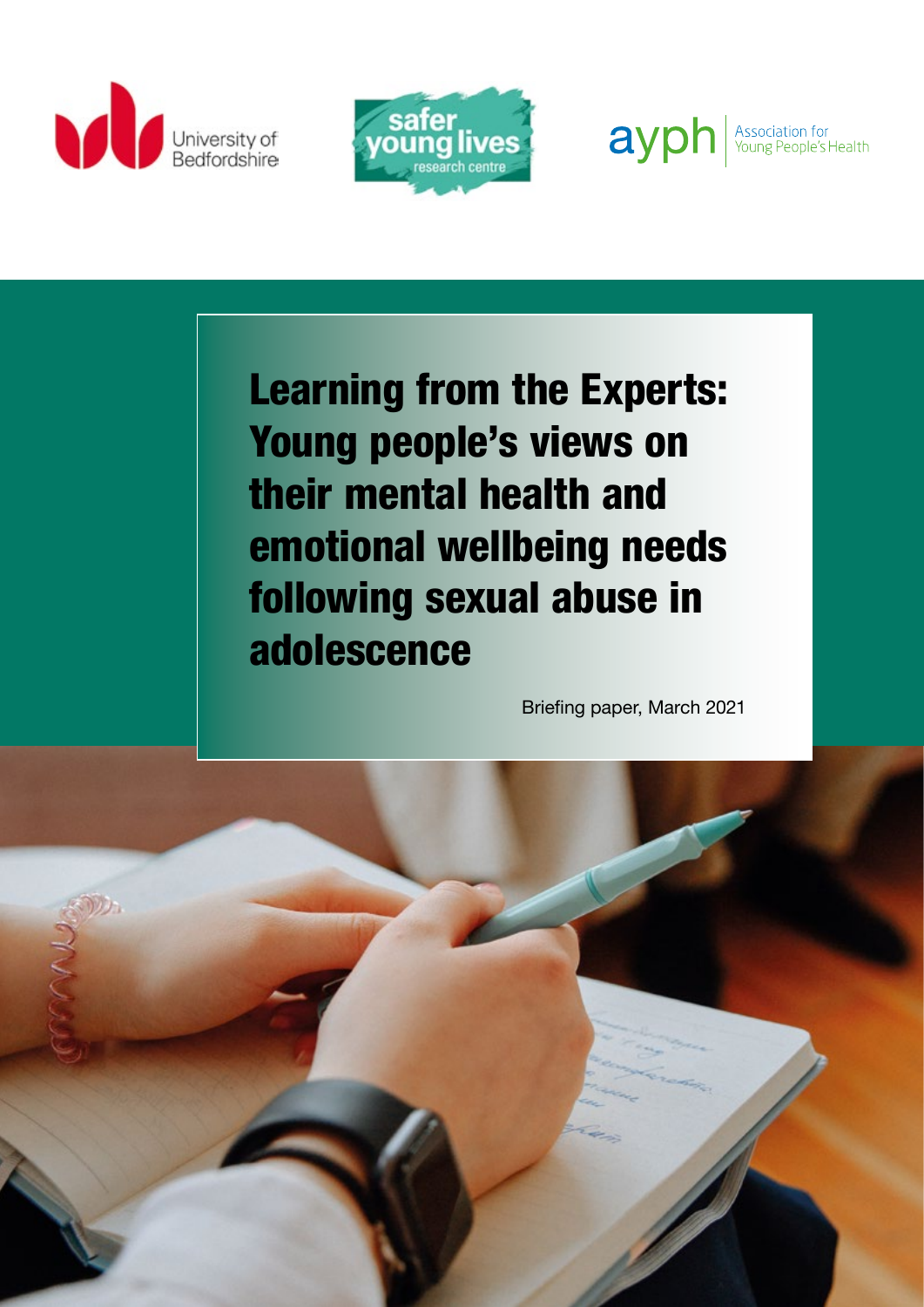# Learning from the Experts: Young people's views on their mental health and emotional wellbeing needs following sexual abuse in adolescence.



Photo by Tansy Trivitt AYPH photography competition winner 16-19 category

# **Contents**

Why was this research needed?

How we did the research

Adolescence – a context and an opportunity

Headline findings

Conclusions and next steps

**ff** Yeah, I was<br>blaming myself a blaming myself and then people were coming up saying, 'You wanted it, you did this, you did that', so it was making me feel more, 'Maybe it was my fault'. **JJ**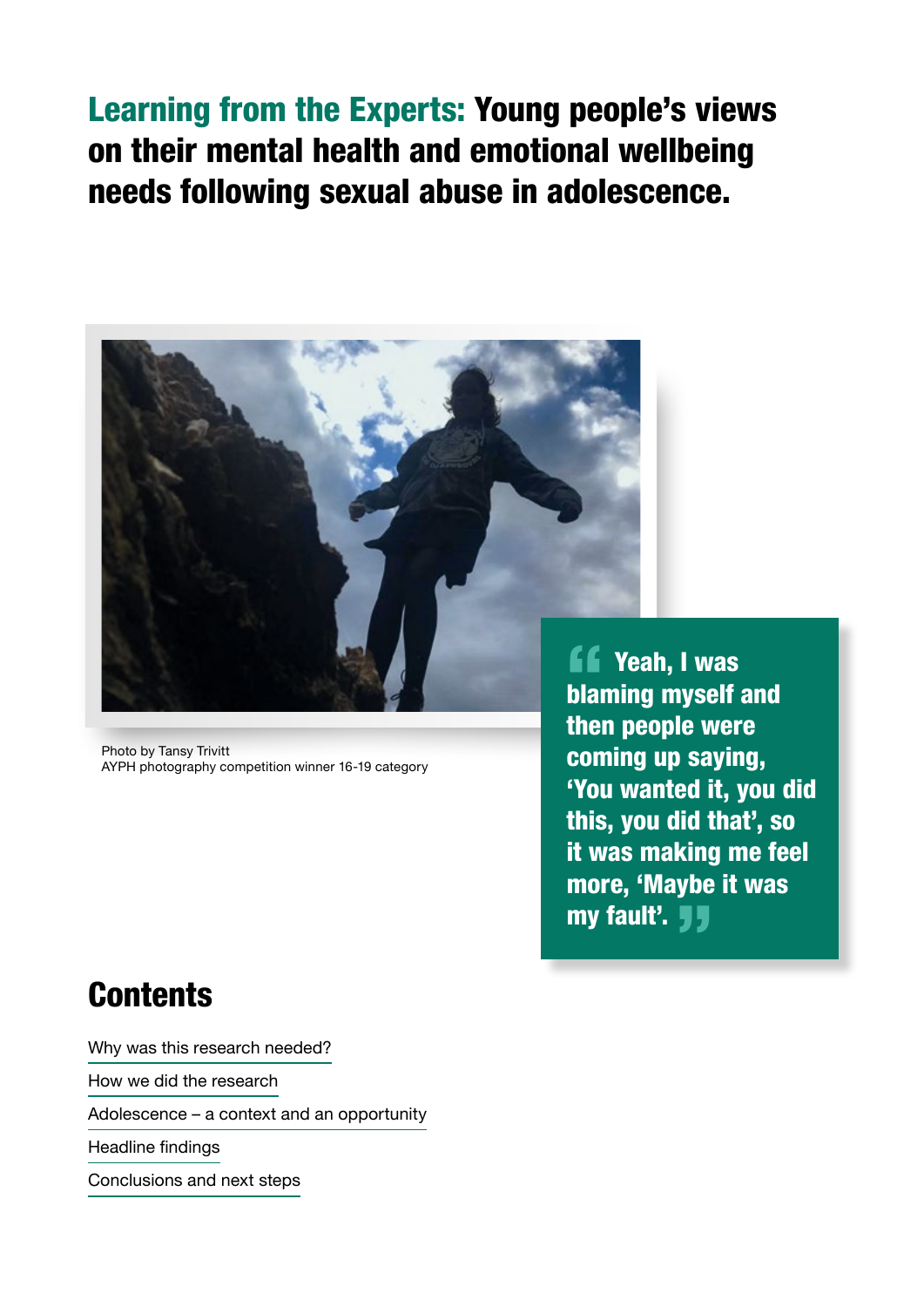### Why was this research needed?

There is a recognised gap in knowledge and understanding about how the mental health and emotional wellbeing of young people are affected by experiences of sexual abuse during adolescence. By sexual abuse we mean contact- and noncontact activities, online-facilitated abuse, abuse inside and outside the family, and abuse by adults and other young people.

The unique nature of adolescence means that young people experiencing sexual abuse in this phase of life may have different needs to younger children or adults. We need to know better – from them – about what these are and find ways of helping that are sensitive to the impacts of sexual abuse in this life stage and the demands of their everyday lives.

**ff** ...it was a big<br>impact on my exar impact on my exams, I didn't get no GCSEs or anything, I was in the exam but because my mind was so full up on that I didn't have time to revise, I didn't have time to worry about GCSE's or a piece of paper.  $\blacksquare$ 

This briefing shares some of the key messages

 that young people who took part in our participatory research told us about their mental health and emotional wellbeing needs following sexual abuse in adolescence.

### How we did the research

The research was led by the University of Bedfordshire's Safer Young Lives Research Centre, in partnership with the Association for Young People's Health. Participation of young people with lived experience was at the heart of the research. This was supplemented by a [literature review](https://www.beds.ac.uk/ic/current-programmes-and-projects/learning-from-the-experts/briefings/), and contributions from professionals working in the field and a small number of parents.

In this briefing, we are focusing on the contributions of the 31 young people who took part in the research. Of these, 26 took part in workshops and eight took part in in-depth individual interviews (some doing both). Young people's participation was undertaken in partnership with ten child sexual abuse services across England, Wales and Northern Ireland.

The research adopted a collaborative approach to producing knowledge and recommendations with participants. It was underpinned by key principles including maximising participant choice and control, trauma informed practice, promoting inclusion, and accountability and transparency to stakeholders. Data were analysed using grounded theory and thematic analysis techniques. The research was supported by a professional advisory group and by the involvement of four young expert advisors – all members of the Young Researchers' Advisory Panel (YRAP) at the University of Bedfordshire.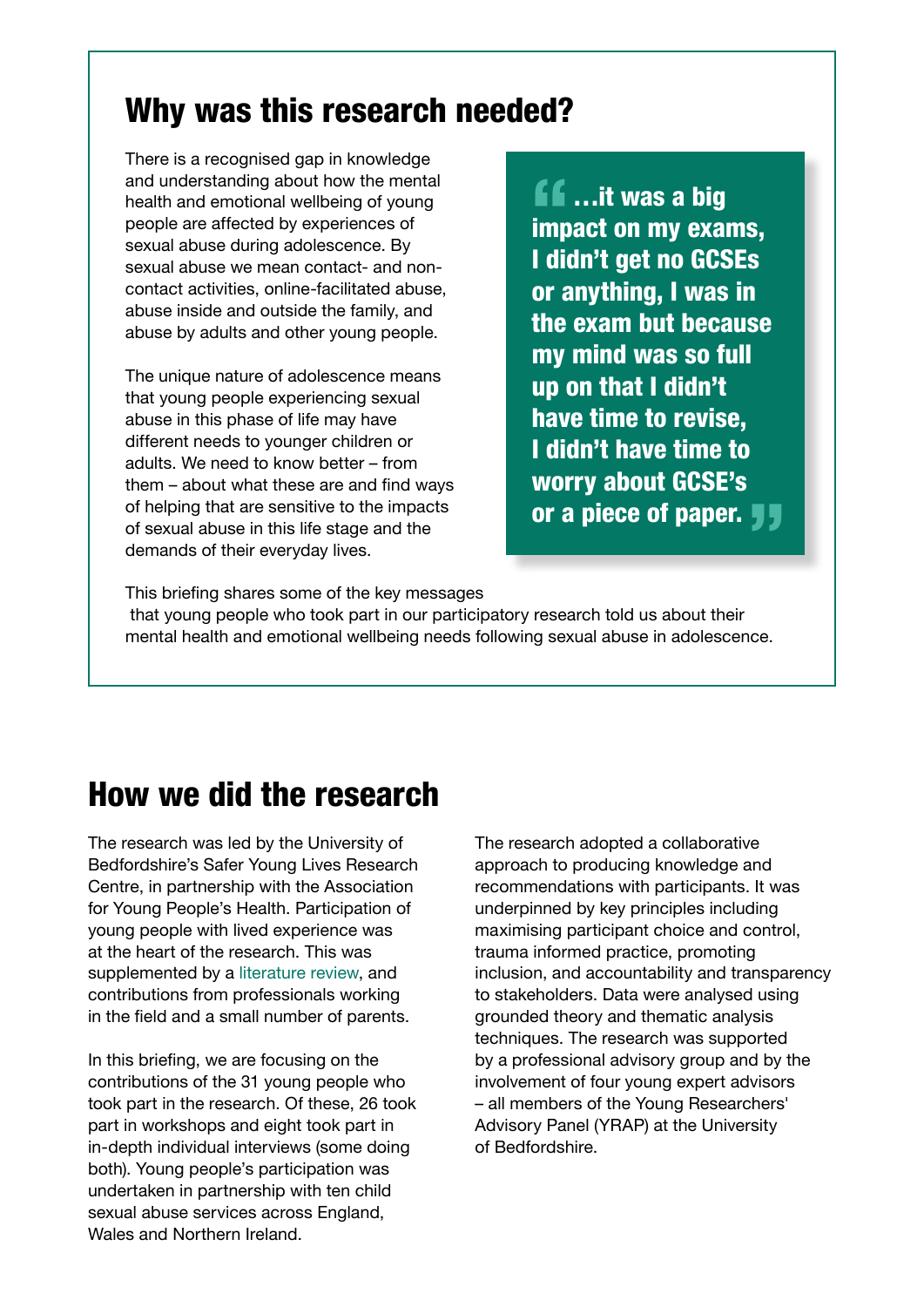# Adolescence – a context and an opportunity

We know, from the child development field, that adolescence is a time of transition, change and possibility. Although it is often categorised as a challenging period, it is also a key time for developing identity, agency and purpose. It is a time of searching, creativity and energy. Most of all adolescence is a time of potential.

Our research highlights that an experience of sexual abuse can have particular repercussions for adolescents, such as on emerging sexual identity. Understanding the intersection of

adolescent development and sexual abuse trauma can help services and professionals to appreciate what young people are going through, and why they might respond the ways they do. It can also help us to develop more appropriate means of supporting them to navigate these impacts and challenges.

"…but teenagers, they cope on their own, they cope in different ways, they do things different ways."

### Headline findings

The young people in our research shared powerful messages about how they viewed their challenges, their experiences of services and support, and how they felt things could be improved. We outline some of these key messages below:

#### The language of mental health and wellbeing

In many cases young people were ambivalent about the term 'mental health', although there was no agreement on their preferred terminology. Many of the young people associated the term 'mental health' with stigma and judgement while also recognising it as a useful label that supported their access to resources and support. The term 'emotional wellbeing' was more readily understood by the young people as reflecting their day to day feelings.

"There's so many bullies and if you say mental health, you'll get the Mick taken out of you basically… or even talk about mental health, you get picked on for that, because they all know that's your weak spot."

#### Coping after sexual abuse in adolescence

Although everyone is different, many of our participants reported that their experiences of abuse were characterised by feelings of confusion, shame, self-blame, fear and worry, withdrawal and isolation. The adolescent life stage colours this in distinctive ways. For

example, developing sexuality led to some uncertainty about what behaviours are normal or abusive. Young people also told us they felt blamed by others for the abuse. They shared the challenges of processing and coping with their experiences alongside changing self-identity and other social and learning pressures at school and in relationships with friends and families.

The young people who participated in our research processed and managed their experiences in a range of ways, developing strategies to protect themselves from further harm. They did not always feel ready to seek support straight away, and reported periods of coping alone before the identification or disclosure of abuse. Coping on their own was experienced as particularly isolating.

The coping strategies that participants shared may not always appear adaptive, and may look different to those of younger children or adults. Young people in our research acknowledged that self-harm, substance misuse and avoidance of certain people, places and activities may put them at risk, but these were seen to be valid trade-offs that prioritised their physical and emotional safety in the short term. Self-excluding from school and missing exams, for some of the young people, felt essential for preserving their mental health and wellbeing. Young people said, however, that having support helped them and that their coping processes changed over time.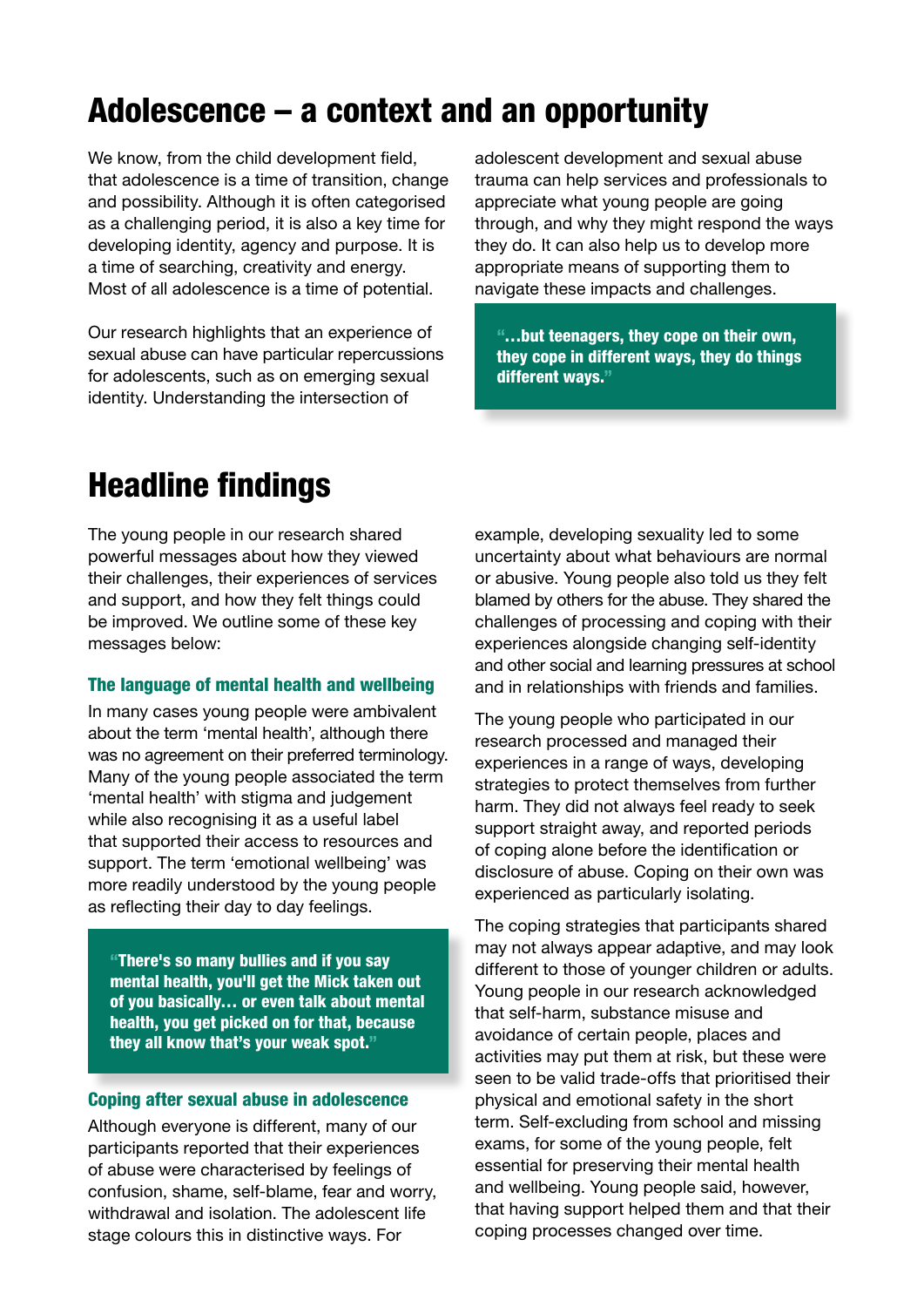#### Challenges posed by different contexts

"My friends started falling out with me and I didn't tell my parents so it was just me on my own, nobody really knew my story, so nobody really helped me. I just wish someone had been, 'Oh, are you okay?' It's awful."

Young people operate in a number of different spheres – family, friends, school, other services and the broader community. As they age, the relationships they have with these different spheres and how the domains intersect can impact on their mental health and wellbeing in distinct ways, particularly if they are coping with experiences of sexual abuse:

- **• Family matters:** Young people told us that families can be an important source of help and a gateway to services, but also that family relationships could affect their mental health and wellbeing. They suggested that family conflict could increase as they sought independence and spent time with their peers. Some described how parental responses to disclosure such as disbelief, minimisation and active silencing had negative impacts. Parent's attempts to protect, although well meant, were experienced by some as punitive, contributing to their self-blame. Other young people described increased anxiety associated with worrying about how their experiences of abuse might impact on their parents and carers. As a result, some young people consciously and protectively withheld information. They also reported that family breakdown following identification or disclosure of abuse could compound their mental health and emotional wellbeing needs following their trauma.
- **• Peers and friends are central:** Young people told us that friends can be a critical source of support for their mental health and wellbeing after sexual abuse. They talked about how friends can provide a safe space, distraction, 'normality', and positive emotional support, yet they felt that the professionals supporting them did not always recognise this. They emphasised that recognising the importance of their friends and peers should

be an essential component of support. However, participants also told us that friends may pose a risk to their wellbeing by betraying confidence around the abuse or responding negatively. Young people also reflected on the ways in which sexual abuse in adolescence could raise particular concerns around romantic relationships, and highlighted their need for more support to help them navigate physical intimacy after abuse.

- **• Schools are important contexts for support:** Young people told us about the significant impacts that sexual abuse could have on their school-life. Experiences of sexual abuse during the secondary school years was noted to affect their concentration, focus and motivation in school and attendance. Compounding this were the experiences some young people had of bullying and social isolation as a result of the abuse becoming known within the school community. These experiences meant that some young people stopped engaging in school-related activities and exams. The support young people received from schools in relation to their mental health and emotional wellbeing needs, particularly through school counselling, was acknowledged to be limited, and they recognised that schools could not holistically support them. They stressed that schools could support them better by identifying their mental health and emotional wellbeing needs, and in signposting to support beyond the school boundaries.
- **• No one support service can meet all young people's needs:** The young people's accounts suggested that they need holistic support that cannot be provided comprehensively by one service alone. For example, while more serious mental health needs may be addressed by Child and Adolescent Mental Health Services (CAMHs), they felt that wider emotional wellbeing needs may need input from other specialist support services and more universal services such as schools. Young people told us about the importance of being able to seek support without always relying on their parents to access it. They particularly regarded specialist support services positively, as support was felt to